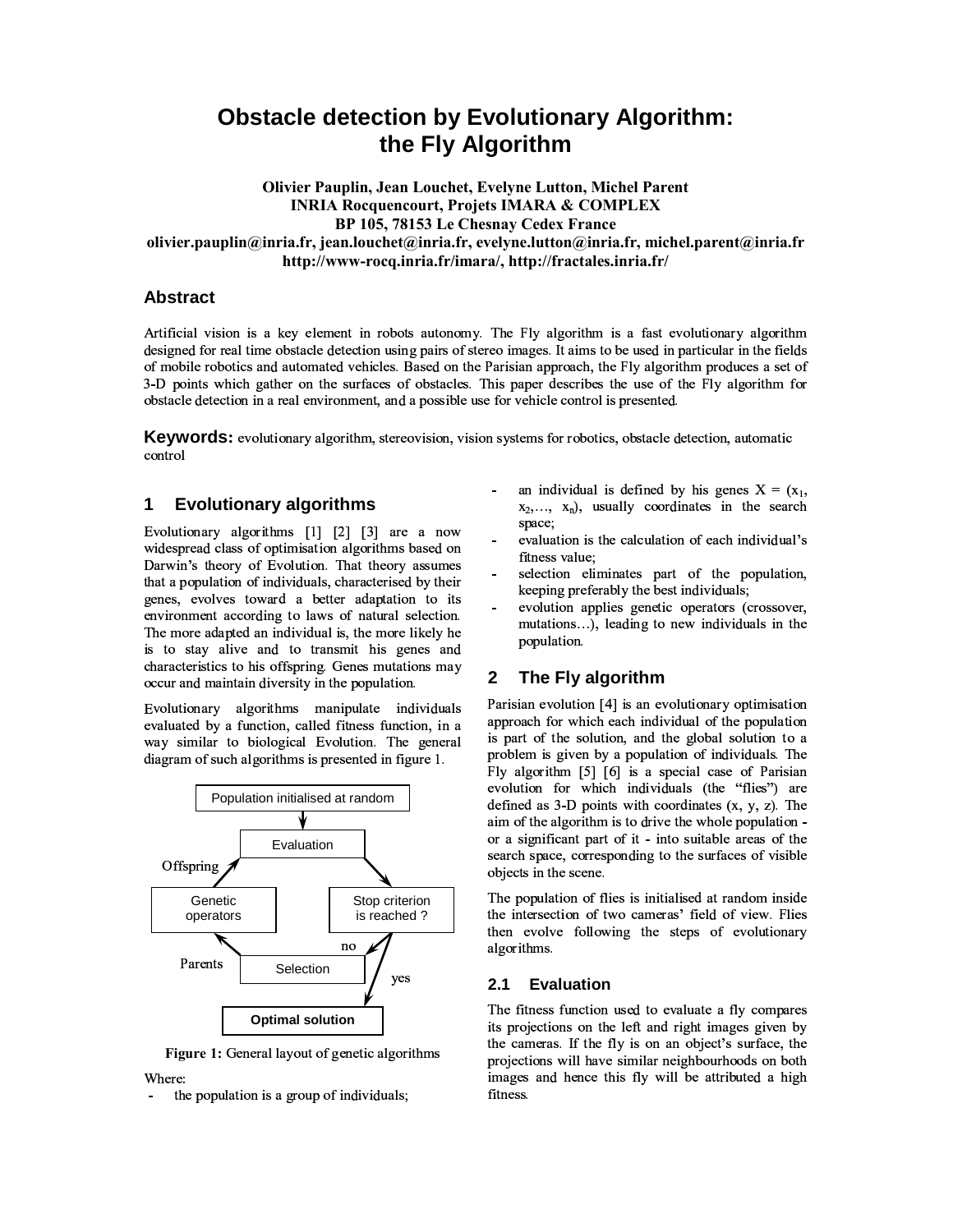Figures 2 and 3 illustrate that principle. Figure 3 shows neighbourhoods of two flies on left and right images. On that example, Fly1, being on an object's surface, will be given a better fitness than Fly2.



Figure 2: Example of device using the Fly algorithm, showing two flies from the population (top view)



Figure 3: Projections of two flies in left and right images

The mathematical expression of the fitness function is  $[7] [8]$ :

$$
F = \frac{|\nabla(M_L)| |\nabla(M_R)|}{\sum_{\text{coburs}(i,j) \in N} [L(x_L + i, y_L + j) - R(x_R + i, y_R + j)]^2}
$$

where:

 $(x_L, y_L)$  and  $(x_R, y_R)$  are the coordinates of the left and right projections of the current individual;

-  $L(x_L+i, y_L+j)$  is the grey value at the left image at pixel  $(x_L + i, y_L + j)$ , similarly with R for the right image;

N is a neighbourhood introduced to obtain a more discriminating comparison of the fly's projections;

 $|\nabla(M_I)|$  and  $|\nabla(M_R)|$  are Sobel gradient norms on left and right projections of the fly. That is intended to penalise flies which project onto uniform regions, i.e. less significant flies.

## 2.2 Selection

Selection is elitist and deterministic. It ranks flies according to their fitness values and retains the best individuals (around 40%).

A sharing operator [7] [8] reduces the fitness of flies packed together and forces them to explore other areas of the search space.

#### $2.3$ **Genetic operators**

The following operators are applied to selected individuals.

Barycentric cross-over: given two parents  $F_1$  and  $F_2$ , the algorithm builds their offspring F such as:

$$
\vec{OF} = \lambda \vec{OF}_1 + (1 - \lambda) \vec{OF}_2
$$

with  $\lambda$  chosen at random in the interval [0,1].

Gaussian mutation: adds a Gaussian noise to each one of the three coordinates of the mutated fly. The mutation rate is set to 40%, parisian algorithms normally using a higher mutation rate than conventional evolutionary algorithms.

Another operator, "immigration", is used to improve exploration of the search space, creating new individuals at random. It ensures a constant exploration of the search space, whose high-fitness regions evolve as the scene in front of the cameras changes.

#### 3 **Robot simulator**

The original way the scene is described by the population of flies led to adapt classical robot navigation methods in order to use the results of the Fly algorithm as input data. Boumaza [7] [9] developed a simulator of a robot moving in a simplified environment, to test theoretically control methods using the output of the Fly algorithm.

The simulator showed the possibility to build guidance methods based on the output of the Fly algorithm. Our current work consists in transferring and extending these control methods to real life situations.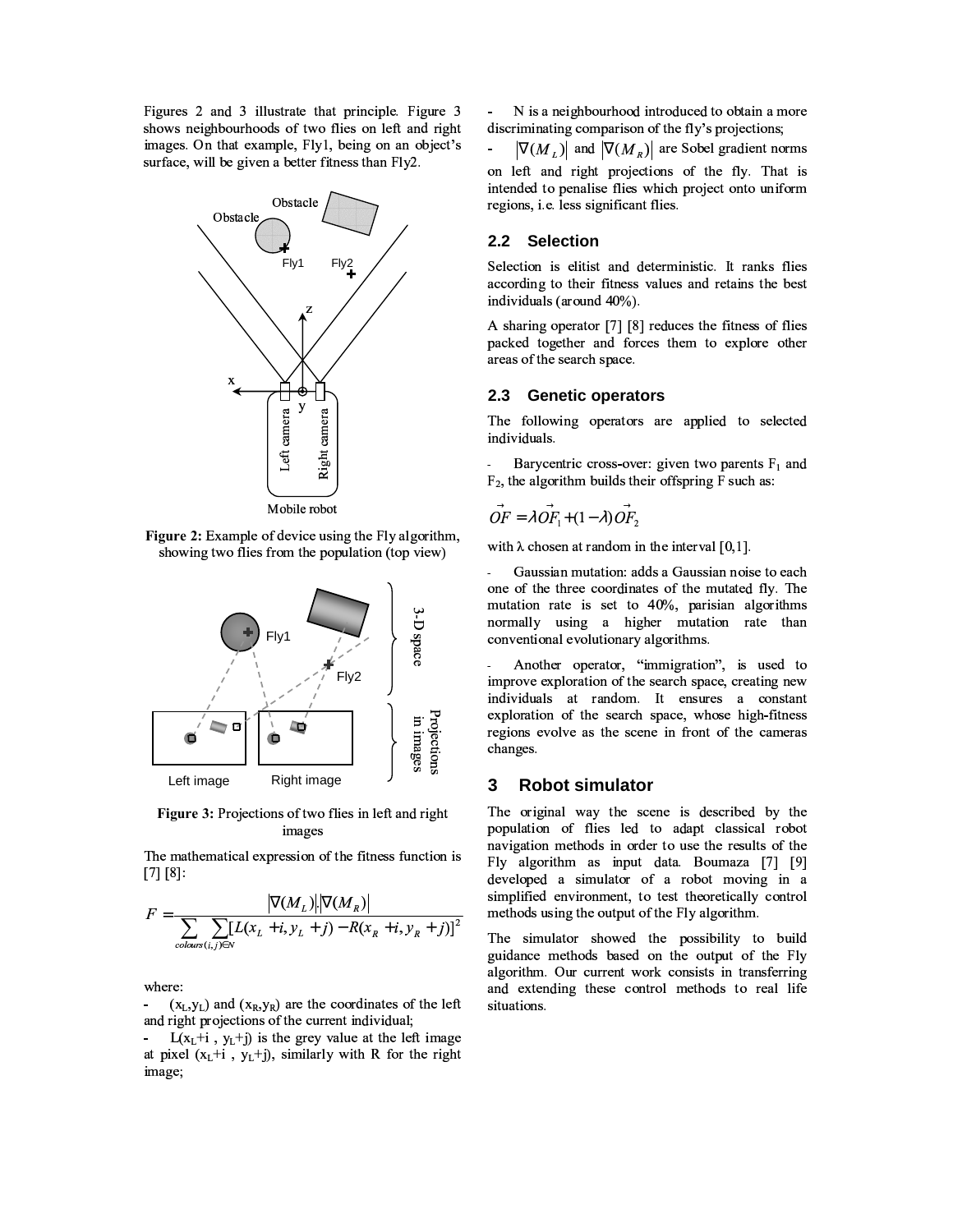

Figure 4: Application example of the Fly algorithm

#### $\boldsymbol{4}$ **Real life experiments**

Figure 4 shows an application example of the Fly algorithm. Flies (black dots) concentrate on obstacles and on regions where the grey level gradient is high, for example on the roadsides. The numerator of the fitness function prevents flies from getting trapped into uniform regions (sky, road surface, etc.).

The three coordinates of each fly being known, the population of flies gives a rough description of the real 3-D scene.

#### $4.1$ Control

With the intention to use the Fly algorithm in the field of automatic driving - or at least assisted driving, we developed a strategy to make the program quantify the probability that an obstacle is in front of the vehicle. The aim is to deliver a slow down or stop order when an obstacle appears close enough in the field of vision, in order to avoid frontal collision.

The general idea to achieve this goal is to see each fly as the source of a "warning value", as high as:

- the fly is near the vehicle;
- the fly is in front of the vehicle (*i.e.* close to the  $z \text{ axis};$
- the fly has a good fitness.

Beforehand, flies useless for this specific application have there fitness value penalised, and thus have high probability to be eliminated by the algorithm's mechanisms. We considered such flies are:

- flies with a height above 2 metres;
- flies with a height under 10 centimetres (detecting the ground);
- flies at a distance of more than 16 metres from the vehicle.

An experimental analysis led us to choose the simple following formula for the warning value of a fly:

$$
warning(fly) = \frac{F}{x^2 \times z}
$$

where F is the fitness value of the fly, and z and x its coordinates as shown on figure 2.

For  $|x|$  < 0.5 metre we consider  $x = 0.5$  metre, and for  $z < 1$  metre we consider  $z = 1$  metre. That is made to avoid giving excessive warning values to flies with a not necessarily good fitness but with a very small x or z coordinate. Moreover, obstacles within a range of half a metre to the left or to the right from the centre of the vehicle ( $|x|$  < 0.5 metre) are equally dangerous, and are logically treated in the same way.

The warning function was built in order to give high warning values to flies for which the three coefficients F,  $1/x^2$  and  $1/z$  are simultaneously high. Indeed a fly with a low fitness value (thus probably not on an obstacle), far from the vehicle or not in front of it, doesn't show evidence of an imminent collision. Experiments with a  $1/x$  factor instead of  $1/x^2$  didn't give satisfying results, as it tended to overestimate the importance of flies not in front of the cameras.

# 4.2 Results

To validate the algorithm, we tested it on two stereo pairs of images representing a pedestrian crossing the street in front of the vehicle. In the first case (figures 5 and 6) the pedestrian is further from the cameras than in the second case (figures 7 and 8). Figure 5 does not show a case of emergency breaking, whereas figure 7 shows a situation closer to a collision.

The landscape is not easy to process, with trees and textures ground which can "trap" flies away from real obstacles.

Results are obtained using two commercial CCD cameras and a computer (Pentium 2GHz). The population of flies is 5000. One generation takes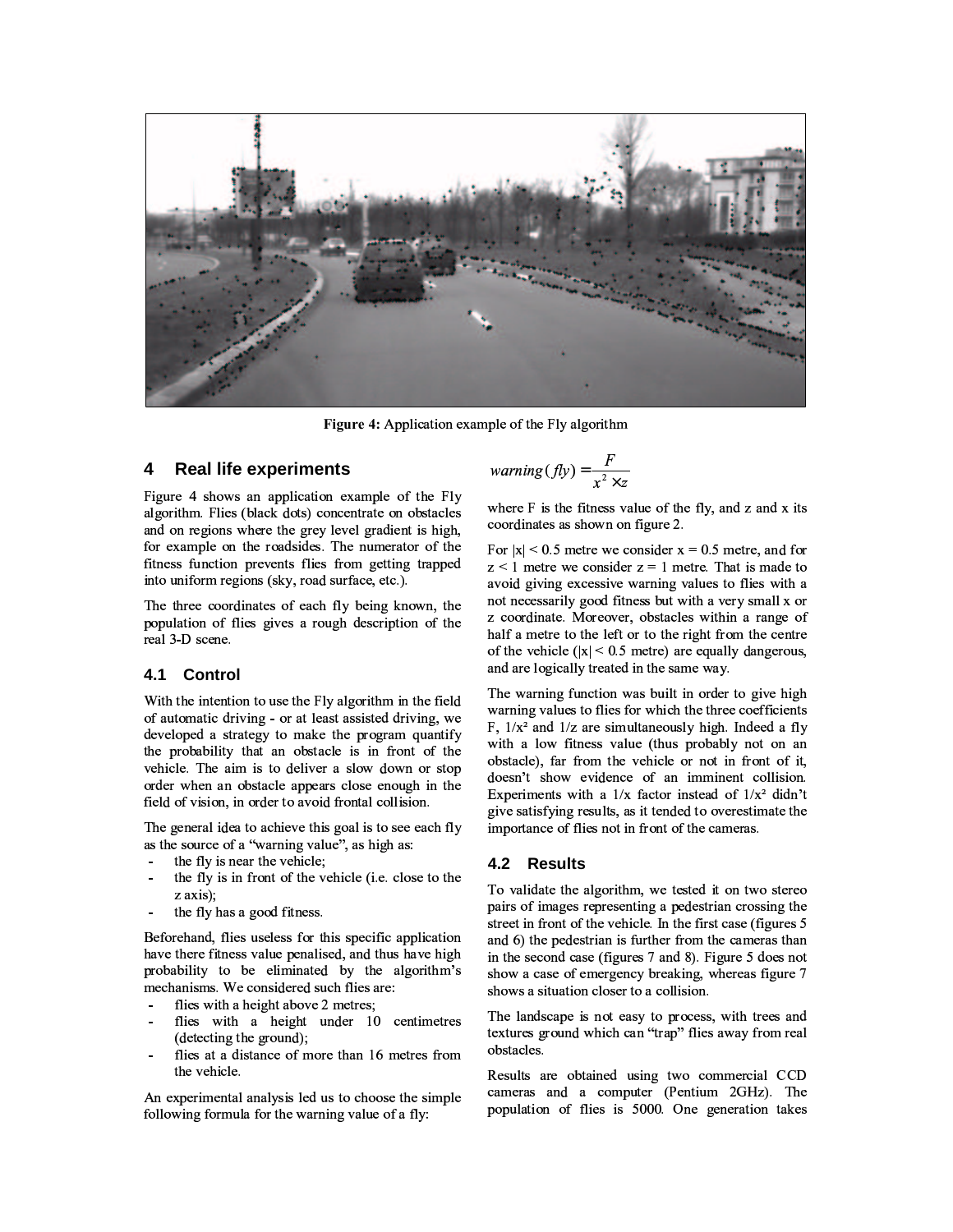about 10 milliseconds. The update of the population and the calculation of the warning values are done in a quasi-continuous way, and the system needs about 10 to 30 generations to react to a new event in the scene.

Figures 5 and 7 show the 250 best flies of the resulting population. Flies appear as black crosses. We note that, on both figures 5 and 7, part of the population of flies gathered on the pedestrian.

Figures 6 and 8 show the same  $(x, y)$  view as figures 5 and 7, with only flies represented. Flies appear as spots as dark as their warning value is high.

We note the algorithm delivers higher warning values in figure 8 than in figure 6.



Figure 5: Pedestrian at 8 metres from the cameras, at the roadside



Figure 6: Warning values of figure 5 flies



Figure 7: Pedestrian at 4 metres from the cameras, on the middle of the road



Figure 8: Warning values of figure 7 flies

A global warning value can be defined as the mean of the warning values of a population. In the first case, this mean is 0.40, whereas in the second case it is 0.85. The high difference between those two values confirms that they can be used as a discriminating element between the two situations.

### 5 **Conclusion**

The Fly algorithm has proved a valid method for obstacle detection in outdoor environments. The simplicity of the fitness function used opens the way to real time applications. Real time vehicle control based on the information of flies (coordinates, fitness value) has been developed.

Our future work will be directed toward developing guidance algorithms for mobile robots in real life situations, and to integrate them into a vehicle of IMARA project.

### **Acknowledgements** 6

We thank Amine Boumaza for his important contribution to the development of the code used in our experiments.